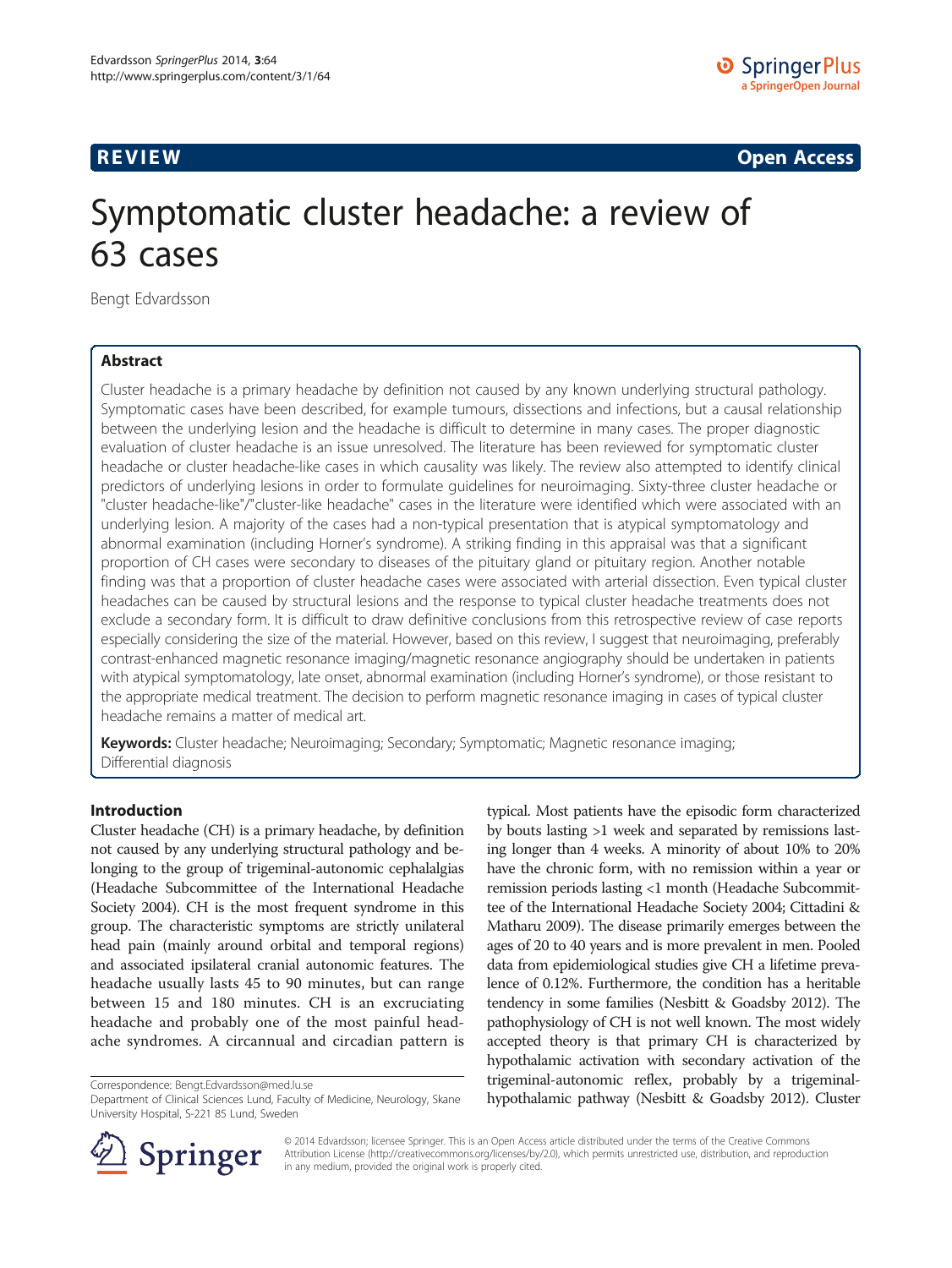<span id="page-1-0"></span>headache has also been associated with heart disease. Data indicate a higher prevalence of right-left shunt in patients with cluster headache compared with controls (Morelli et al. [2005](#page-7-0)). The great majority of cases of CH are primary. There are many case reports of symptomatic/secondary cases of CH in the literature (Table 1), but a causal relationship between the underlying lesion and the headache is difficult to determine in many cases (Cittadini & Matharu [2009\)](#page-6-0). The proper diagnostic evaluation of CH is an issue unresolved. The true prevalence of symptomatic cases of CHs is unknown because there are no prospective population-based studies including neuroradiology. Thus, the question arises whether patients with CH should have a diagnostic evaluation to rule out an underlying structural lesion. To address this question, I reviewed the English language literature on symptomatic/secondary cases of CHs. The review also attempts to identify clinical predictors of underlying lesions in order to formulate guidelines for neuroimaging.

# Materials and methods

A literature search of English-language articles in PubMed using the keywords "cluster headache", "secondary", "symptomatic", "infection", "inflammation", "multiple sclerosis", "tumour", "vascular", "malformation", "infarction", "malignancy" was conducted. Four own published cases were also included in the review. Only articles with a diagnosis of "cluster headache" or "cluster headache-like/cluster-like headache" were included. The search has been carried out from 1993 to May 2013, but also older mentioned publications (in articles) were included. Both original articles and review articles were evaluated. The purpose of the search was to identify symptomatic headaches caused by a reported underlying lesion. Cases of headache which developed in the context of or was directly associated with trauma, stroke, and operations/interventions such as dental surgeries, neck surgery and eye surgery were excluded. Only articles with a clear description of the localization of the underlying lesion and headache were included and only

# Table 1 Conditions associated with cluster headache

- Arterial aneurysm [West & Todman [1991,](#page-7-0) Todo & Inoya [1991](#page-7-0), McBeath & Nanda [2000](#page-7-0), Gentile et al. [2006,](#page-6-0) Valença et al. [2007](#page-7-0) case 1 and 2]\*
- Arteriovenous malformation-/cavernous hemangioma [Mani & Deeter [1982](#page-7-0), Munoz et al. [1996](#page-7-0) case 1 and 2, Favier et al. [2007a](#page-6-0) case 3, Sewell et al. [2009](#page-7-0)]
- Subclavian steal syndrome [Piovesan et al. [2001](#page-7-0)]
- Carotid artery thrombosis [Ashkenazi & Brown [2008](#page-6-0)]
- Cerebral venous thrombosis [Park et al. [2006](#page-7-0), Peterlin et al. [2006](#page-7-0), Georgiadis et al. [2007,](#page-6-0) Rodríguez et al. [2008\]](#page-7-0)
- Carotid-/vertebral dissection [Mainardi et al. [2002,](#page-7-0) Frigerio et al. [2003,](#page-6-0) Hannerz et al. [2005](#page-6-0), Razvi et al. [2006,](#page-7-0) Rigamonti et al. [2007](#page-7-0) case 1 and 2, Hardmeier et al. [2007](#page-6-0), Straube et al. [2007](#page-7-0) case 2, Godeiro-Junior et al. [2008,](#page-6-0) Tobin & Flitman [2008](#page-7-0), Kim et al. [2008](#page-7-0)]
- Pituitary tumours [Tfelt-Hansen et al. [1982,](#page-7-0) Greve & Mai [1988](#page-6-0) case 3, Milos et al. [1996](#page-7-0), Porta-Etessam et al. [2001,](#page-7-0) Minguzzi et al. [2003](#page-7-0), Negoro et al. [2005,](#page-7-0) Favier et al. [2007a](#page-6-0) case 2 and 4, Levy et al. [2012,](#page-7-0) Edvardsson [2013](#page-6-0)]
- Meningeoma [Kuritzky [1984,](#page-7-0) Hannerz [1989](#page-6-0), Taub et al. [1995](#page-7-0), Alty et al. [2008](#page-6-0), Robbins et al. [2009\]](#page-7-0)
- Glioblastoma multiforme [Edvardsson & Persson [2012\]](#page-6-0)
- Hemangiopericytoma [Fontaine et al. [2013](#page-6-0)]
- Nasopharynx carcinoma [Appelbaum & Noronha [1989\]](#page-6-0)
- Angiomyolipoma [Messina et al. [2013\]](#page-7-0)
- Epidermoid tumour [Levyman et al. [1991,](#page-7-0) Massie et al. [2006,](#page-7-0) Eimil-Ortiz et al. [2008](#page-6-0)]
- Inflammatory myofibroblastic tumour [Bigal et al. [2003](#page-6-0)]
- Lipoma [Cologno et al. [2008](#page-6-0)]
- Arachnoid cyst [Edvardsson & Persson [2013a](#page-6-0)]
- Sinusitis [Takeshima et al. [1988,](#page-7-0) Edvardsson & Persson [2013b](#page-6-0)]
- Aspergilloma [Zanchin et al. [1995\]](#page-7-0)
- Granolomatous pituitary involvement [Favier et al. [2007b\]](#page-6-0)
- Orbital pseudotumour [Harley & Ahmed [2008](#page-6-0)]
- Cervical spinal epidural abscess [Liu & Su [2009\]](#page-7-0)
- Multiple sclerosis [Gentile et al. [2007\]](#page-6-0)
- Foreign body in the maxillary sinus [Scorticati et al. [2002\]](#page-7-0)
- Cervical syringomyelia and Arnold -Chiari malformation [Seijo-Martinez et al. [2004](#page-7-0)]
- Sarcoidosis [van der Vlist et al. [2013](#page-7-0)]

\*References.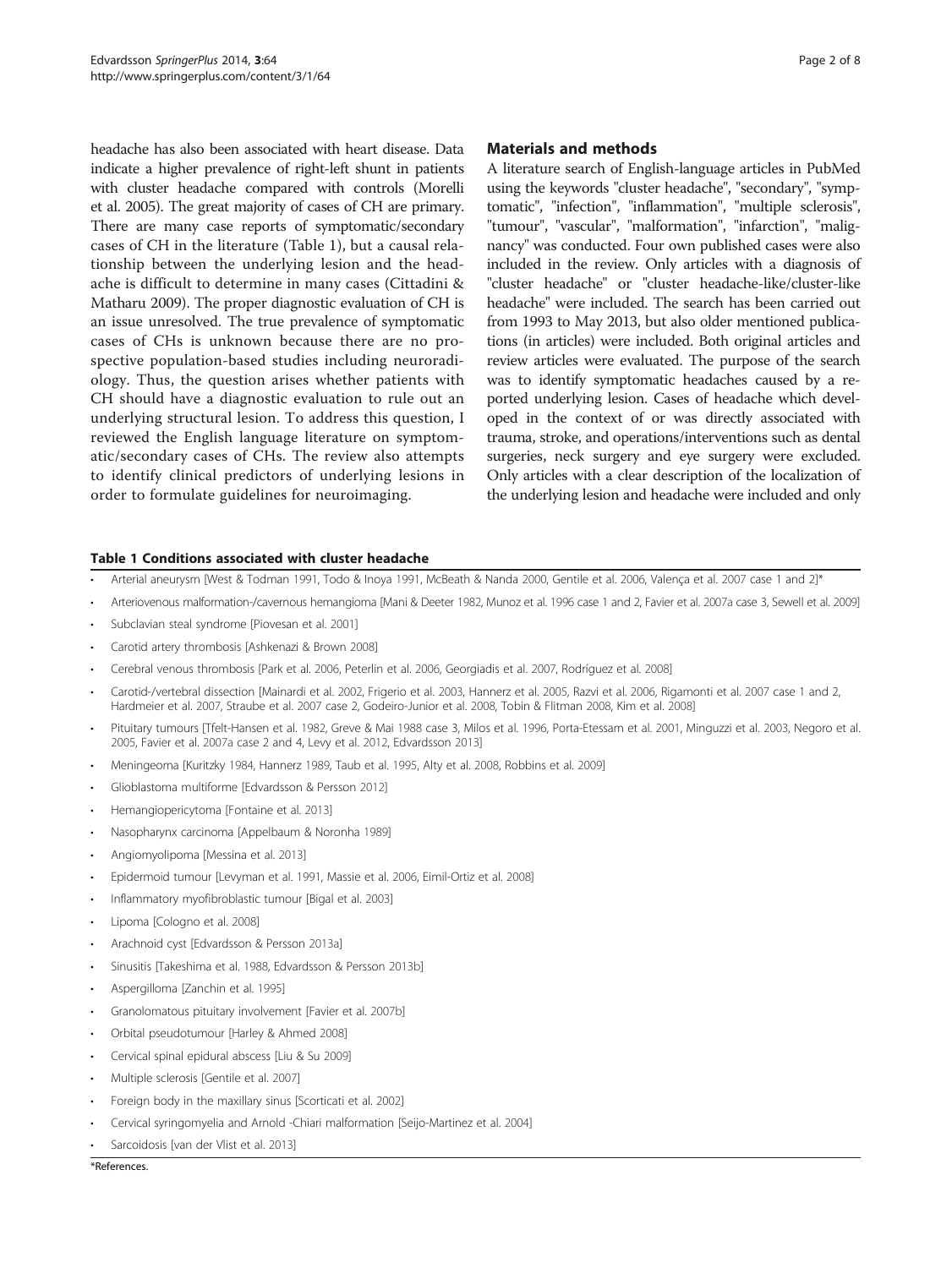articles where a therapeutic intervention directed at the underlying lesion had resulted in a significant improvement or resolution of the headache. A causal relationship in all these cases is likely but unproven.

# Results

The initial search identified 375 papers of cluster headache or "cluster headache-like"/"cluster-like headache". Sixty-three cluster headache or "cluster headache-like"/ "cluster-like headache" cases (including 4 of my own) were found (Table [1](#page-1-0)). All cases had a clear description of the localization of the underlying lesion and were only included if a therapeutic intervention directed at the underlying lesion had resulted in a significant improvement or resolution of the headache. All other cases were excluded due to insufficient data or lack of relevance in the papers. Forty-eight (76%) of the sample were male and 15 female, the M: F ratio being 3.2:1. The mean age of symptom onset was 40 years  $\pm$  14 (range: 13–76 years) (Figure 1). The mean age of correct diagnosis was  $44$  years  $\pm 13$ (range: 17–76 years) (Figure [2\)](#page-3-0).

In 28 patients (44%) a vascular cause was identified, including arterial aneurysms, arteriovenous malformation/ cavernous angioma, venous sinus thrombosis, carotid/ vertebral dissection, subclavian steal syndrome, cavernous carotid artery thrombosis, moyamoya disease, of which 11 had a dissection. Twenty-five patients (40%) had a tumour including 10 with pituitary tumours. An arachnoid cyst and a meningioma were also found in the pituitary region. Inflammation/infection accounted for 7 cases (11%), of which 1 with granulomatous hypophysitis and 1 with hypothalamic sarcoidosis. The remaining 3 patients had multiple sclerosis, foreign body and Arnold-Chiari malformation with cervical syringomyelia.

Thirty patients (48%) satisfied the criteria for CH (Headache Subcommittee of the International Headache Society [2004](#page-7-0)). The remaining 33 patients had an atypical presentation (Table [2\)](#page-4-0).

Fourteen patients had episodic CH (4, 12, 16, 17: case 2; 18, 19, 21, 30, 31, 34: case 2; 49, 51, 52, 54), 14 patients had chronic CH (5, 7: case 3; 10, 11, 15, 20, 23, 27, 32, 33, 34: cases 3 and 4; 35, 61). In the remaining 35 patients it was not possible to classify CH mainly because the patients were diagnosed and treated within 1 year.

Thirty patients of the 63 patients had a disappearance of the headache after medical therapy aimed at the structural lesion. Different treatments were used as antibiotics (sinusitis), corticosteroids (multiple sclerosis, orbital pseudotumor, sarcoidosis), anticoagulation/antiplatelet treatment (dissection, thrombosis), dopamine agonist treatment (prolactinoma), radiotherapy/chemotherapy (nasopharynx carcinoma).

Fifty-three of all patients had an ipsilateral lesion. Nine patients had a bilateral lesion (with unilateral attacks) and in 1 patient the lesion was central (Arnold-Chiari malformation with syringomyelia).

# **Discussion**

The aim of this review was to identify clinical signs and symptoms predictive of underlying abnormalities and

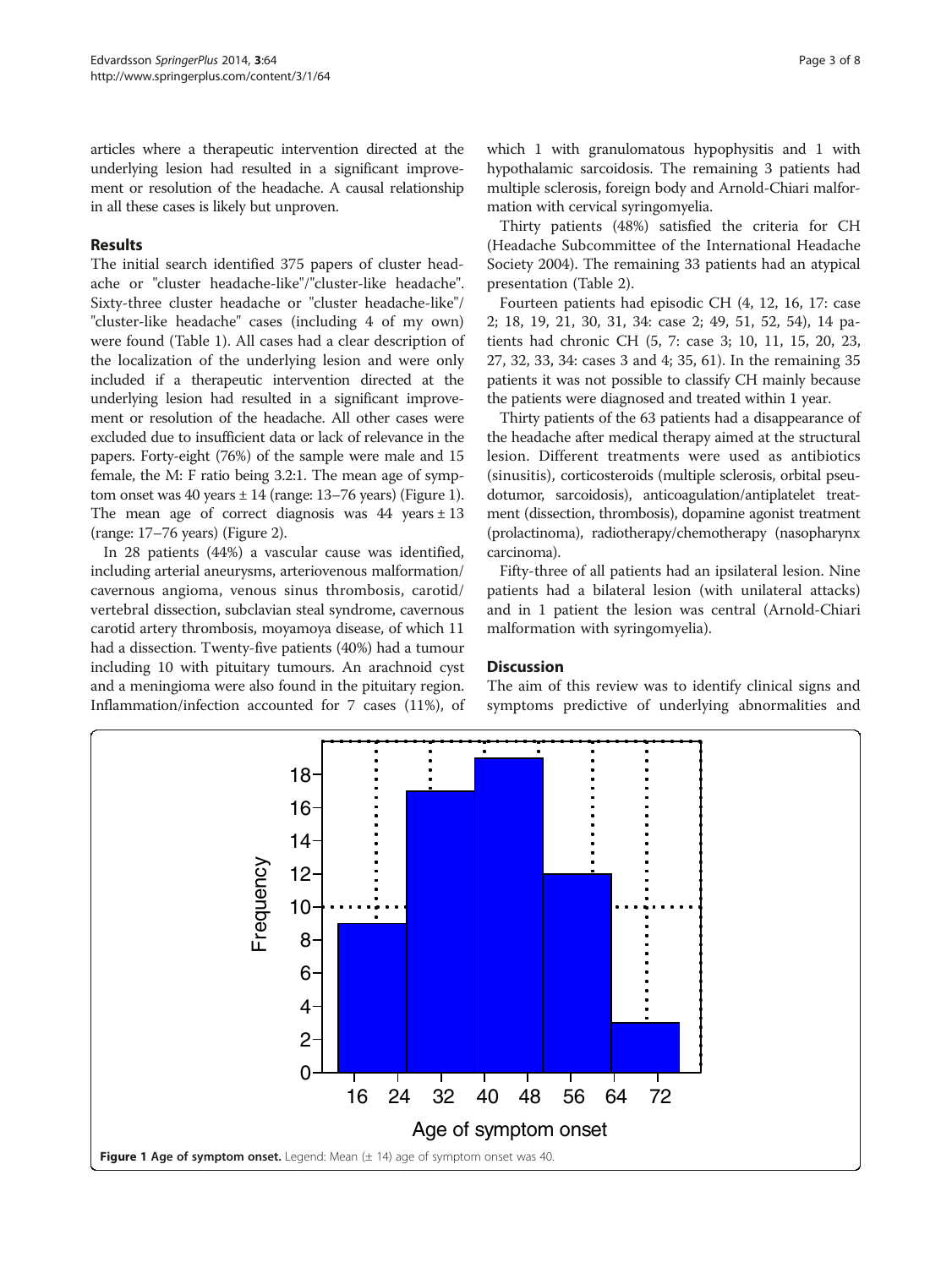<span id="page-3-0"></span>

thus better the diagnostic assessments of CH. Sixty-three patients with symptomatic CH were identified. It is difficult to draw definitive conclusions from this retrospective review of case reports especially considering the size of the material. The fact that the patients improved or recovered could be due to e.g. a strong placebo effect, spontaneous fluctuations in the severity of the disease or to a temporary or permanent resolution in an episodic disease (Mainardi et al. [2010;](#page-7-0) Wilbrink et al. [2009\)](#page-7-0). Given the prevalence the number of reported cases of symptomatic CH in the literature is low. This suggests that symptomatic CHs are rare.

An underreporting in the literature of the actual number of cases of symptomatic CH is however likely. A significant portion of the reported patients met the criteria for CH according to ICHD-2 (Headache Subcommittee of the International Headache Society [2004\)](#page-7-0). It may indicate that the actual numbers of patients with CH who have an underlying lesion are larger than previously assumed. Current criteria stipulate that CHs may only be diagnosed when an underlying disease has been excluded as the cause of the headache. However, is not defined in the criteria when such an investigation should be performed. A lack of neuroimaging in patients with CH could explain the low number of reported cases of symptomatic CHs. Given the number of cases reporting an improvement/ disappearance of CH after an intervention directed at a supposedly underlying lesion it is likely that CHs, at least in some cases, are secondary to a treatable lesion (Wilbrink et al. [2009](#page-7-0)).

Some articles recommend neuroimaging in all patients with CH (Favier et al. [2007a;](#page-6-0) Mainardi et al. [2010](#page-7-0); Wilbrink et al. [2009\)](#page-7-0). The reason for this is that large structural lesions may present as typical episodic CH and also respond to established therapy. With this approach the clinician will most likely identify a significant number of incidental lesions, e.g. incidental pituitary microadenomas which could then be erroneously considered to be the cause of the CH (Lambru & Matharu [2012](#page-7-0)). Other authors suggest that symptomatology and objective signs (Cittadini & Matharu [2009;](#page-6-0) Favier et al. [2008](#page-6-0); Lambru & Matharu [2012](#page-7-0)) and treatment results (Cittadini & Matharu [2009;](#page-6-0) Lambru & Matharu [2012\)](#page-7-0) should determine whether further investigations are indicated.

CH onset usually occurs between the third and fifth decade (Nesbitt & Goadsby [2012\)](#page-7-0). The peak incidence for both sexes occurs between age 20–29 (Ekbom et al. [2002](#page-6-0)). Late onset of CH should in itself lead to increased attention (Mainardi et al. [2010](#page-7-0)). In this review of symptomatic cases, the mean age of symptom onset was 40 years, which supports the opinion that late onset CH should prompt careful evaluation.

There is an interval between clinical onset and diagnosis in symptomatic CH. In this review, the average time passed between symptom onset and correct diagnosis proved to be 4 years. Therefore, the correct diagnosis in symptomatic CH, which so closely mimics CH, presents a clinical challenge. A delay in diagnosis of symptomatic CH might mean a great risk for the patient. Patients with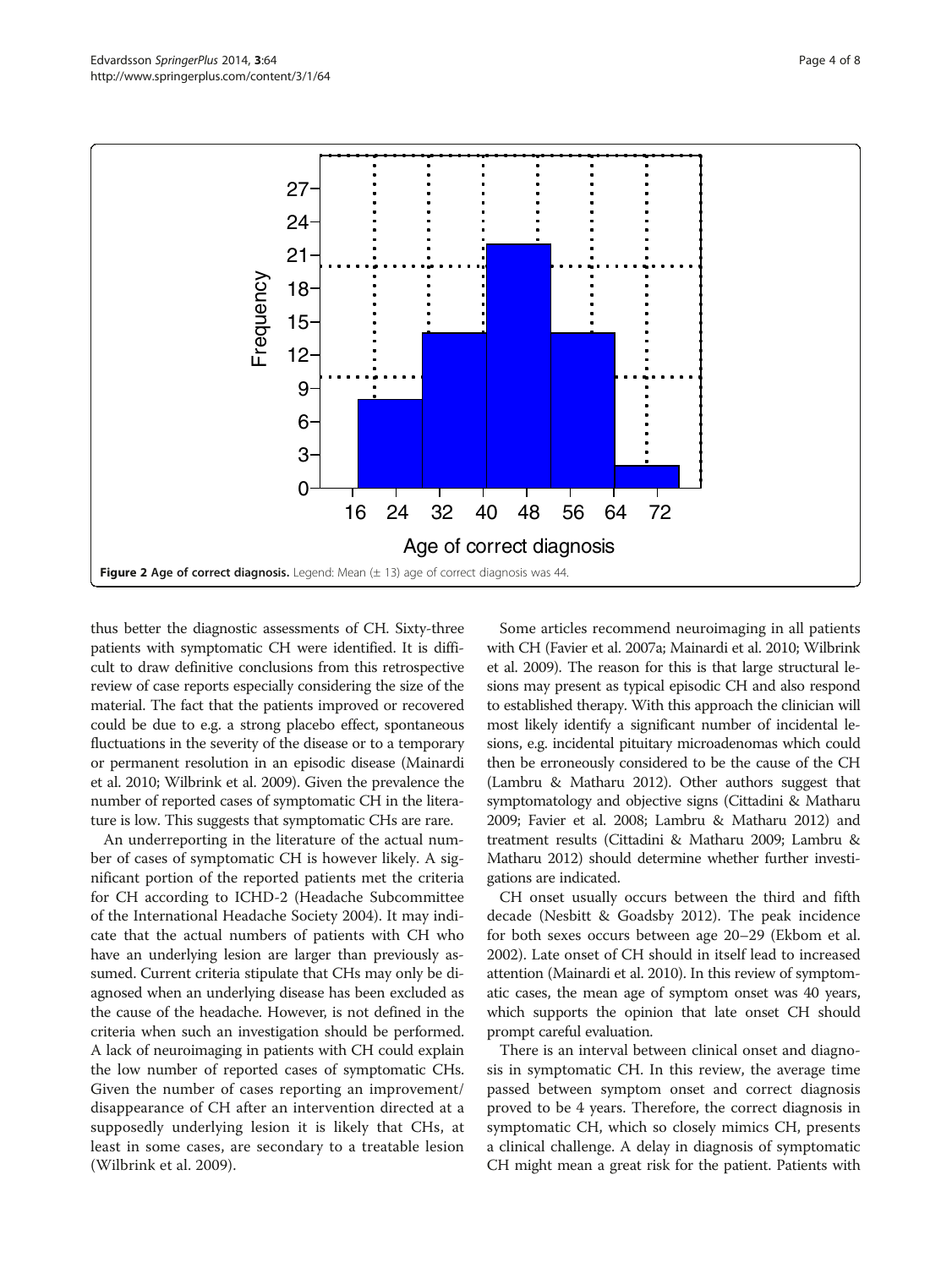#### <span id="page-4-0"></span>Table 2 Atypical presentation/atypical symptoms associated with cluster headache

|                                                      | Atypical attacks duration [Mani & Deeter 1982, West & Todman 1991, Todo & Inoya 1991, Zanchin et al. 1995, Milos et al.<br>1996, Mainardi et al. 2002, Razvi et al. 2006, Park et al. 2006, Massie et al. 2006, Favier et al. 2007a: case 2, Rigamonti et al.<br>2007 case 1, Hardmeier et al. 2007, Cologno et al. 2008, Tobin & Flitman 2008, Eimil-Ortiz et al. 2008, Robbins et al. 2009, Liu &<br>Su 2009 <sup>*</sup>             |
|------------------------------------------------------|-----------------------------------------------------------------------------------------------------------------------------------------------------------------------------------------------------------------------------------------------------------------------------------------------------------------------------------------------------------------------------------------------------------------------------------------|
|                                                      | Atypical attack frequency [Todo & Inoya 1991, Favier et al. 2007a: case 2 and 3, Alty et al. 2008, Eimil-Ortiz et al. 2008]                                                                                                                                                                                                                                                                                                             |
|                                                      | Atypical attack duration and frequency [Todo & Inoya 1991, Favier et al. 2007a: case 2, Eimil-Ortiz et al. 2008]                                                                                                                                                                                                                                                                                                                        |
|                                                      | Atypical attack duration and abnormal findings on neurologic examination [Mainardi et al. 2002, Razvi et al. 2006, Park<br>et al. 2006, Massie et al. 2006, Favier et al. 2007a: case 2, Rigamonti et al. 2007 case 1, Hardmeier et al. 2007, Tobin &<br>Flitman 2008, Liu & Su 2009]                                                                                                                                                   |
|                                                      | Did not meet the criterion of five attacks [Todo & Inoya 1991]                                                                                                                                                                                                                                                                                                                                                                          |
|                                                      | Continuous headache or a background headache [Hannerz 1989, West & Todman 1991, Todo & Inoya 1991, Taub et al.<br>1995, Frigerio et al. 2003, Favier et al. 2007a: case 3, Hardmeier et al. 2007, Kim et al. 2008, Harley & Ahmed 2008]                                                                                                                                                                                                 |
| • Atypical symptoms:                                 |                                                                                                                                                                                                                                                                                                                                                                                                                                         |
|                                                      | Impotence [Tfelt-Hansen et al. 1982]                                                                                                                                                                                                                                                                                                                                                                                                    |
|                                                      | Symptoms of acromegaly [Milos et al. 1996]                                                                                                                                                                                                                                                                                                                                                                                              |
|                                                      | Episodes of altered consciousness [Munoz et al. 1996: case 2, Favier et al. 2007a: case 2]                                                                                                                                                                                                                                                                                                                                              |
|                                                      | Headache triggered by sitting or standing [Piovesan et al. 2001]                                                                                                                                                                                                                                                                                                                                                                        |
|                                                      | Fever, and purulent nasal discharge [Scorticati et al. 2002]                                                                                                                                                                                                                                                                                                                                                                            |
|                                                      | Acute weakness in the upper extremity [Liu & Su 2009]                                                                                                                                                                                                                                                                                                                                                                                   |
| • Physical abnormalities on<br>clinical examination: |                                                                                                                                                                                                                                                                                                                                                                                                                                         |
|                                                      | Testicular atrophy [Tfelt-Hansen et al. 1982]                                                                                                                                                                                                                                                                                                                                                                                           |
|                                                      | Ophthalmoplegia [Hannerz 1989, Todo & Inoya 1991, Taub et al. 1995, Mainardi et al. 2002, Frigerio et al. 2003, Hannerz<br>et al. 2005, Razvi et al. 2006, Park et al. 2006, Favier et al. 2007a: case 2: Favier et al. 2007b, Rigamonti et al. 2007 case 1<br>and 2, Hardmeier et al. 2007, Straube et al. 2007 case 2, Valença et al. 2007 case 1 and 2, Godeiro-Junior et al. 2008, Tobin<br>& Flitman 2008, Ashkenazi & Brown 2008] |
|                                                      | Optic atrophy [Tfelt-Hansen et al. 1982]                                                                                                                                                                                                                                                                                                                                                                                                |
|                                                      | Papilloedema [Park et al. 2006]                                                                                                                                                                                                                                                                                                                                                                                                         |
|                                                      | Bitemporal hemianopia [Favier et al. 2007b]                                                                                                                                                                                                                                                                                                                                                                                             |
|                                                      | Adie syndrome [Favier et al. 2007a: case 2]                                                                                                                                                                                                                                                                                                                                                                                             |
|                                                      | Persistent partial or complete Horner syndrome [Mainardi et al. 2002, Frigerio et al. 2003, Hannerz et al. 2005, Razvi et al.<br>2006 Rigamonti et al. 2007 case 1 and 2, Hardmeier et al. 2007, Straube et al. 2007 case 2, Godeiro-Junior et al. 2008,<br>Tobin & Flitman 2008]                                                                                                                                                       |
|                                                      | Signs of acromegaly [Milos et al. 1996]                                                                                                                                                                                                                                                                                                                                                                                                 |
|                                                      | Absent radial pulse [Piovesan et al. 2001]                                                                                                                                                                                                                                                                                                                                                                                              |
|                                                      | Trigeminal distribution numbness [Massie et al. 2006, Gentile et al. 2007, Ashkenazi & Brown 2008, Alty et al. 2008, Liu &<br>Su 2009]                                                                                                                                                                                                                                                                                                  |
|                                                      | Swelling of the eye [Favier et al. 2007a: case 3, Ashkenazi & Brown 2008, Kim et al. 2008]                                                                                                                                                                                                                                                                                                                                              |
|                                                      | Absent nasal tickle reflex [Massie et al. 2006]                                                                                                                                                                                                                                                                                                                                                                                         |
|                                                      | Purulent nasal discharge [Scorticati et al. 2002]                                                                                                                                                                                                                                                                                                                                                                                       |

\*References.

a presumed diagnosis of CH should therefore be accurately evaluated to rule out symptomatic CH.

The ratio between male and female is 4.4:1 in clinical populations of CH. The ratio has decreased in the last decades, possibly due to increased awareness that also females can suffer from CH (Olesen et al. [2006](#page-7-0)). Furthermore, it has been suggested that this change may be due to alterations in lifestyle of both genders over the past few decades. A study from 2002 reported that the overall male-to-female ratio in the sample was 2.5:1

(Bahra et al. [2002](#page-6-0)). In this study, gender ratio was 3.2:1, which is in line with most of the patient sample studies. However, male preponderance is not expected in symptomatic CH. The underlying lesions as a whole are not considered to be gender related or genetically determined. The observed male preponderance in symptomatic CHs needs to be elucidated in further studies.

In many articles there was only limited information about the response to specific headache therapy. The response of the headache to sumatriptan and oxygen and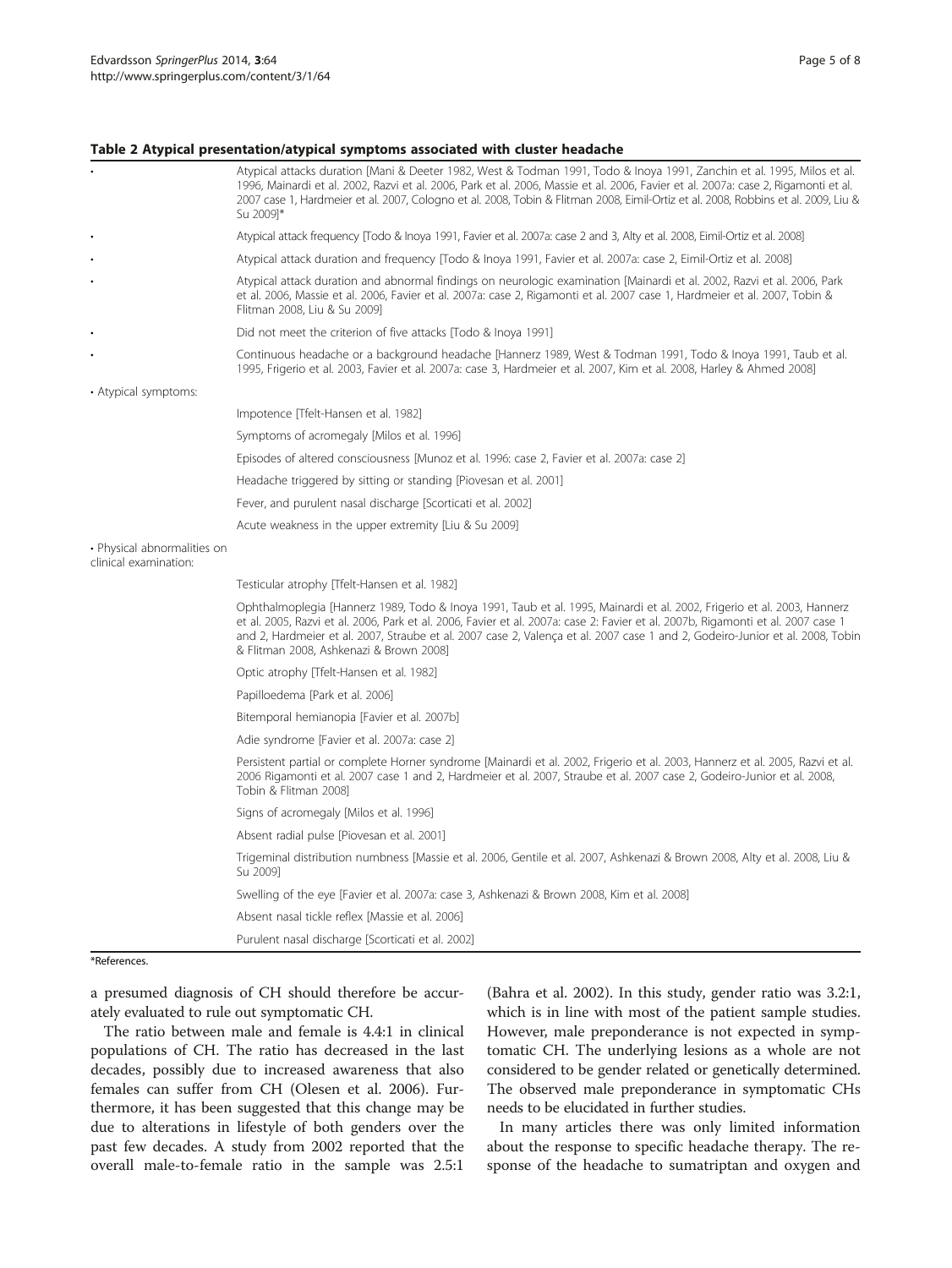other typical CH medications does not exclude a secondary form. The headache attacks may be clinically indistinguishable from the primary form (Favier et al. [2007a](#page-6-0)). Symptomatic CHs responsive to this therapy have been described (Ad Hoc. Committee on Classification of Headache of the National Institutes of Health [1962](#page-6-0); Cremer et al. [1995\)](#page-6-0).

Of the 63 cases reported in this review, 30 had a disappearance of the headache after medical therapy aimed at the structural lesion. It is important to stress that because of the temporal pattern of CH, the disappearance of the headache attacks might be attributed to the remission of the active phase in the episodic form, even in the cases with a documented pathology. A spontaneous remission of an episodic CH could be misinterpreted as being an effect of therapy aimed at the structural lesion. All the patients in the review were reported as showing resolution of the headache syndrome after treatment of the underlying pathology though the follow-up period was not stated in all cases and was fairly short in other cases. However, many patients have remained free of CH attacks at the follow-up after many years. This fact points to an association between the intervention and the resolution of the headache.

The exact pathophysiology in these cases of symptomatic CH is unknown. A structural lesion may cause autonomic imbalance, resulting in periodic fluctuations in the activity of the autonomic nervous system, ultimately leading to an attack-wise presentation of the symptoms (Wilbrink et al. [2009](#page-7-0)). Differences in the individual threshold for triggering the parasympathetic trigeminal reflexes may also play a role (Straube et al. [2007\)](#page-7-0). The pain mechanism in secondary CH seems ascribable to irritation of pain-sensitive structures and activation of trigeminal nerve endings (Leone & Bussone [2009](#page-7-0)).

The low prevalence of glial tumours associated with symptomatic CHs is remarkable. Only one report has been published showing an association between CH and glioma (Edvardsson & Persson [2012](#page-6-0)). A possible mechanism could be the infiltrating nature of a glial tumour which lowers its potential to act on structures triggering symptomatic CH (Mainardi et al. [2010\)](#page-7-0).

A striking finding in this appraisal was that a significant proportion of CH cases were secondary to diseases of the pituitary gland or pituitary region. Of the 63 cases, 14 (22%) were diseases in this region, with 10 cases of pituitary tumours, 1 case report of a granulomatous hypophysitis, 1 case report of an arachnoid cyst, 1 case report of a hypothalamic sarcoidosis and 1 case report of a meningioma. In all 10 cases of pituitary tumours the headache resolved completely after treatment. In 7 cases there was medical treatment (dopamine agonist treatment). Two cases had surgery. One case had surgery and radiotherapy.

Other articles have reported similar findings (Favier et al. [2007a](#page-6-0); Favier et al. [2008](#page-6-0); Wilbrink et al. [2009](#page-7-0); Cittadini & Matharu [2009](#page-6-0); Mainardi et al. [2010](#page-7-0); Lambru & Matharu [2012\)](#page-7-0). Headache is a common symptom of pituitary disease. In a large observational study of pituitary tumours and headache (84 patients), 4% had CH. Functioning rather than nonfunctioning adenomas were more likely to be associated with CH. However, the study was conducted in a tertiary referral neurosurgical centre and, therefore, does not give a meaningful indication of the prevalence of these headaches in patients with pituitary disorders (Levy et al. [2005](#page-7-0); Cittadini & Matharu [2009;](#page-6-0) Lambru & Matharu [2012\)](#page-7-0). It is still unclear whether the prevalence of pituitary tumours is higher in CH patients as clarifying studies are lacking. Approximately one in 10 of the general population has an incidental pituitary microadenoma (<1 cm diameter) on routine MRI, and up to one in 500 will have a macroadenoma (Ezzat et al. [2004;](#page-6-0) Cittadini & Matharu [2009](#page-6-0); Lambru & Matharu [2012](#page-7-0)). Thus, it is not uncommon that MRI reveals a pituitary lesion in headache patients. The diagnostic workup of CH remains unclear. In view of this, it is reasonable to recommend that all patients with CH should be carefully assessed for symptoms/objective signs of pituitary gland/pituitary region disease and further investigations should be undertaken when needed.

Another notable finding was that a proportion of CH cases were associated with arterial dissection. Pain in internal carotid artery dissection is postulated to be caused by stimulation of the trigeminovascular system and it can mimic different primary headaches, including CH (Biousse et al. [1994](#page-6-0)). Examination during both primary CH and internal carotid artery dissection may demonstrate a Horner's syndrome. Persistent ptosis and miosis between headaches are widely accepted as features of primary CH. Duration of headache more than three hours, absence of daily periodicity, neck pain, and no worsening from alcohol should increase the degree of suspicion of dissection (Razvi et al. [2006;](#page-7-0) Godeiro-Junior et al. [2008](#page-6-0)).

A non-typical presentation was seen in 52% of the cases. Some of the cases developed objective signs and atypical symptomatology during the course of the disease. Thus, the presence of atypical symptomatology such as abnormal attack duration (17 patients), development of continuous headache or background headache (9 patients), other abnormal symptoms of primary headache (8 patients) and abnormal clinical examination (29 patients) in the initial stage or during the course of the disease should prompt further investigations and should be considered as warning signs of secondary headaches.

It is noteworthy that 48% of the cases had a typical CH according to the criteria without evidence of any underlying pathology in the initial stage. Furthermore, in many cases, it took several years before the underlying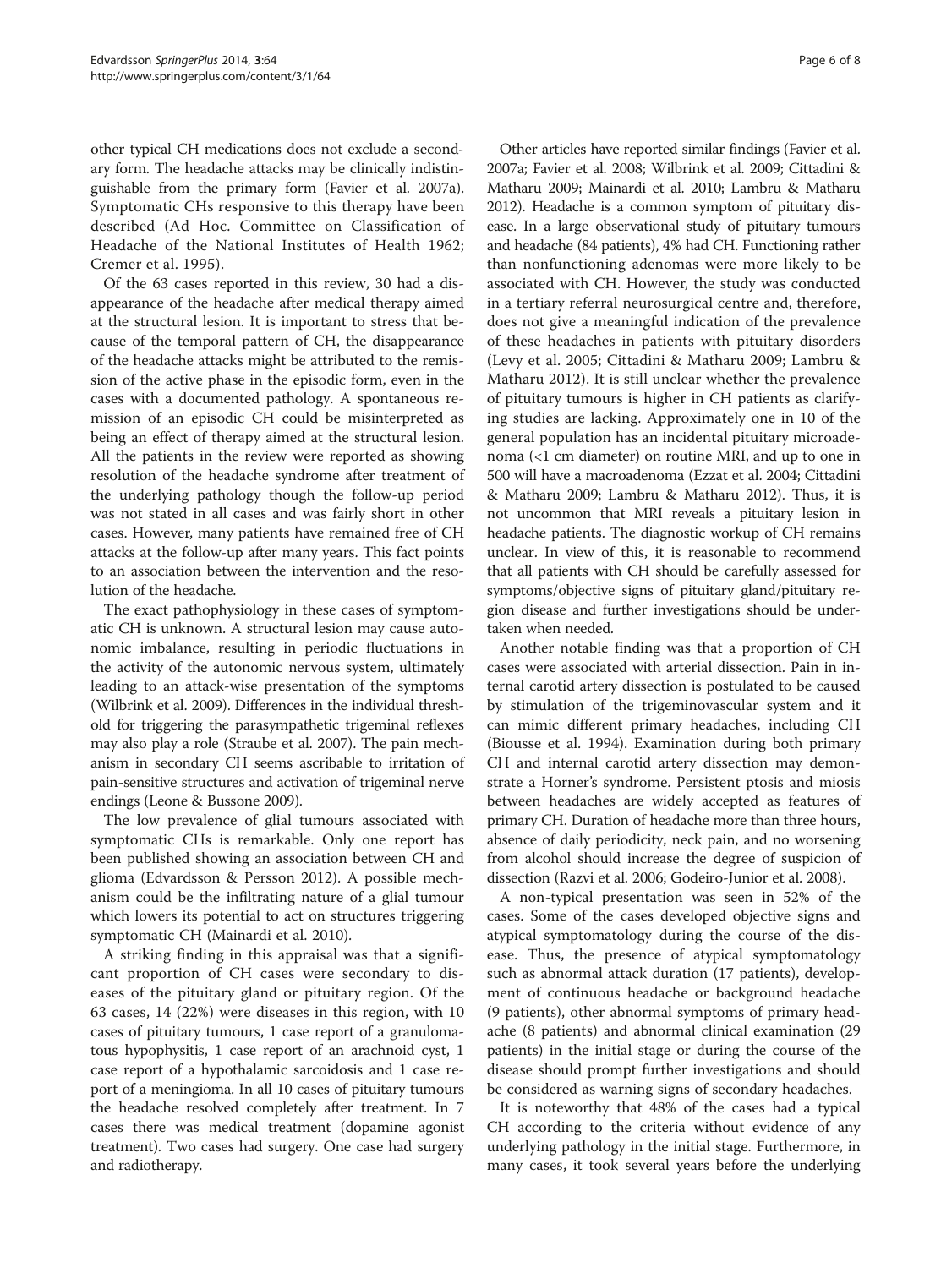<span id="page-6-0"></span>cause was identified. This was in many cases due to the fact that the patients initially had a typical CH and later developed objective signs/symptoms during the course of the disease which prompted further investigations (Cittadini & Matharu 2009). In 3 cases, the initial evaluation with computer tomography was normal but a subsequent MRI revealed the underlying pathology. What implications does this have for the management of patients with cluster headache i.e. what investigations should be carried out and which patients should be assessed? The answer to that question will have to wait until a large prospective study is carried out. On the basis of available information, it is recommended that MRI including magnetic resonance angiography (MRA) should be carried out in all patients with atypical symptoms, abnormal clinical examination, late onset of symptoms and in patients with therapy resistance to appropriate treatments.

In patients with typical CH with respect to age at onset, symptoms, clinical examination, and response to therapy the question of investigation is more in dispute. The decision to perform neuroimaging in these patients remains a matter of medical art. If no further investigations are undertaken, the patient may be followed up in order to detect any abnormalities later during the course of the disease.

# Conclusions

CH is a primary headache. The great majority of cases are primary. In the initial assessment, medical history and clinical examination are of vital importance and can point to secondary causes of the headache. In patients with typical CH with respect to age at onset, symptoms, clinical examination, and response to therapy the patients may be followed up in order to detect any abnormalities during the course of the disease. However, some articles recommend that all patients with CH should be investigated with MRI. A significant portion of the cases in the review were secondary to diseases of the pituitary/ pituitary region and arterial dissection. All patients with CH should be especially assessed for the possibility of pituitary region disease/arterial dissection. MRI including MRA should be undertaken in patients with atypical symptoms, abnormal clinical examination (including Horner's syndrome), late onset of symptoms and in patients with therapy resistance to appropriate treatments. Prospective studies are needed to identify the prevalence of symptomatic CHs.

#### Competing interests

The author declares that there are no competing interests regarding the publication of this article.

#### Authors' contributions

BE is the only contributor to the study.

#### Received: 4 November 2013 Accepted: 28 January 2014 Published: 3 February 2014

#### References

- Ad Hoc. Committee on Classification of Headache of the National Institutes of Health (1962) Classification of headache. JAMA 179:717–718. doi: 10.1001/ jama.1962.03050090045008
- Alty J, Kempster P, Raghav S (2008) Cluster-like headache secondary to trigeminal meningioma. Neurology 70:1938
- Appelbaum J, Noronha A (1989) Pericarotid cluster headache. J Neurol 236:430–431 Ashkenazi A, Brown F (2008) Images from headache: cluster-like headache associated with intra-cavernous carotid artery thrombosis. Headache 48:1214–1215
- Bahra A, May A, Goadsby PJ (2002) Cluster headache: a prospective clinical study with diagnostic implications. Neurology 58:354–361
- Bigal ME, Rapoport A, Camel M (2003) Cluster headache as a manifestation of intracranial inflammatory myofibroblastic tumour: a case report with pathophysiological considerations. Cephalalgia 23:124–128
- Biousse V, D'Anglejan-Chatillon J, Massiou H, et al. (1994) Head pain in non-traumatic carotid artery dissection: a series of 65 patients. Cephalalgia 14:33–36
- Cittadini E, Matharu MS (2009) Symptomatic trigeminal autonomic cephalalgias. Neurologist 15:305–312
- Cologno D, Buzzi MG, Cicinelli P, et al. (2008) Symptomatic cluster-like headache triggered by forehead lipoma: a case report and review of the literature. Neurol Sci 29:331–335
- Cremer PD, Halmagyi GM, Goadsby PJ (1995) Secondary cluster headache responsive to sumatriptan. J Neurol Neurosurg Psychiatry 59:633–634
- Edvardsson B (2013) Cluster headache and pituitary prolactinoma. J Med Cases 4:523–525
- Edvardsson B, Persson S (2012) Cluster headache and parietal glioblastoma multiforme. Neurologist 18:206–207
- Edvardsson B, Persson S (2013a) Cluster headache and arachnoid cyst. Springerplus 2:4
- Edvardsson B, Persson S (2013b) Cluster headache and acute maxillary sinusitis. Acta Neurol Belg: Epub ahead of print
- Eimil-Ortiz M, María-Salgado F, Fontán-Tirado C, et al. (2008) Pseudo-cluster-like headache secondary to contralateral epidermoid cyst of the pontocerebellar angle. Headache 48:471–472
- Ekbom K, Svensson DA, Träff H, et al. (2002) Age at onset and sex ratio in cluster headache: observations over three decades. Cephalalgia 22:94–100
- Ezzat S, Asa SL, Couldwell WT, et al. (2004) The prevalence of pituitary adenomas: a systematic review. Cancer 101:613–619
- Favier I, Haan J, van Duinen SG, et al. (2007a) Typical cluster headache caused by granulomatous pituitary involvement. Cephalalgia 27:173–176
- Favier I, van Vliet JA, Roon KI, et al. (2007b) Trigeminal autonomic cephalgias because of structural lesions: a review of 31 cases. Arch Neurol 64:25–31
- Favier I, Haan J, Ferrari MD (2008) Cluster headache: to scan or not to scan. Curr Pain Headache Rep 12:128–131
- Fontaine D, Almairac F, Mondot L, et al. (2013) Cluster-Like Headache Secondary to Parasagittal Hemangiopericytoma. Headache 53:1496–1498
- Frigerio S, Bühler R, Hess CW, et al. (2003) Symptomatic cluster headache in internal carotid artery dissection–consider anhidrosis. Headache 43:896–900
- Gentile S, Fontanella M, Giudice RL, et al. (2006) Resolution of cluster headache after closure of an anterior communicating artery aneurysm: the role of pericarotid sympathetic fibres. Clin Neurol Neurosurg 108:195-198
- Gentile S, Ferrero M, Vaula G, et al. (2007) Cluster headache attacks and multiple sclerosis. J Headache Pain 8:245–247
- Georgiadis G, Tsitouridis I, Paspali D, et al. (2007) Cerebral sinus thrombosis presenting with cluster-like headache. Cephalalgia 27:79–82
- Godeiro-Junior C, Kuster GW, Felício AC, et al. (2008) Internal carotid artery dissection presenting as cluster headache. Arq Neuropsiquiatr 66:763–764
- Greve E, Mai J (1988) Cluster headache-like headaches: a symptomatic feature? A report of three patients with intracranial pathologic findings. Cephalalgia 8:79–82
- Hannerz J (1989) A case of parasellar meningioma mimicking cluster headache. Cephalalgia 9:265–269
- Hannerz J, Arnardottir S, Bro Skejø HP, et al. (2005) Peripheral postganglionic sympathicoplegia mimicking cluster headache attacks. Headache 45:84–86
- Hardmeier M, Gobbi C, Buitrago C, et al. (2007) Dissection of the internal carotid artery mimicking episodic cluster headache. J Neurol 254:253–254
- Harley JS, Ahmed F (2008) Cluster-like headache heralding inflammatory orbital pseudotumour. Cephalalgia 28:401–402